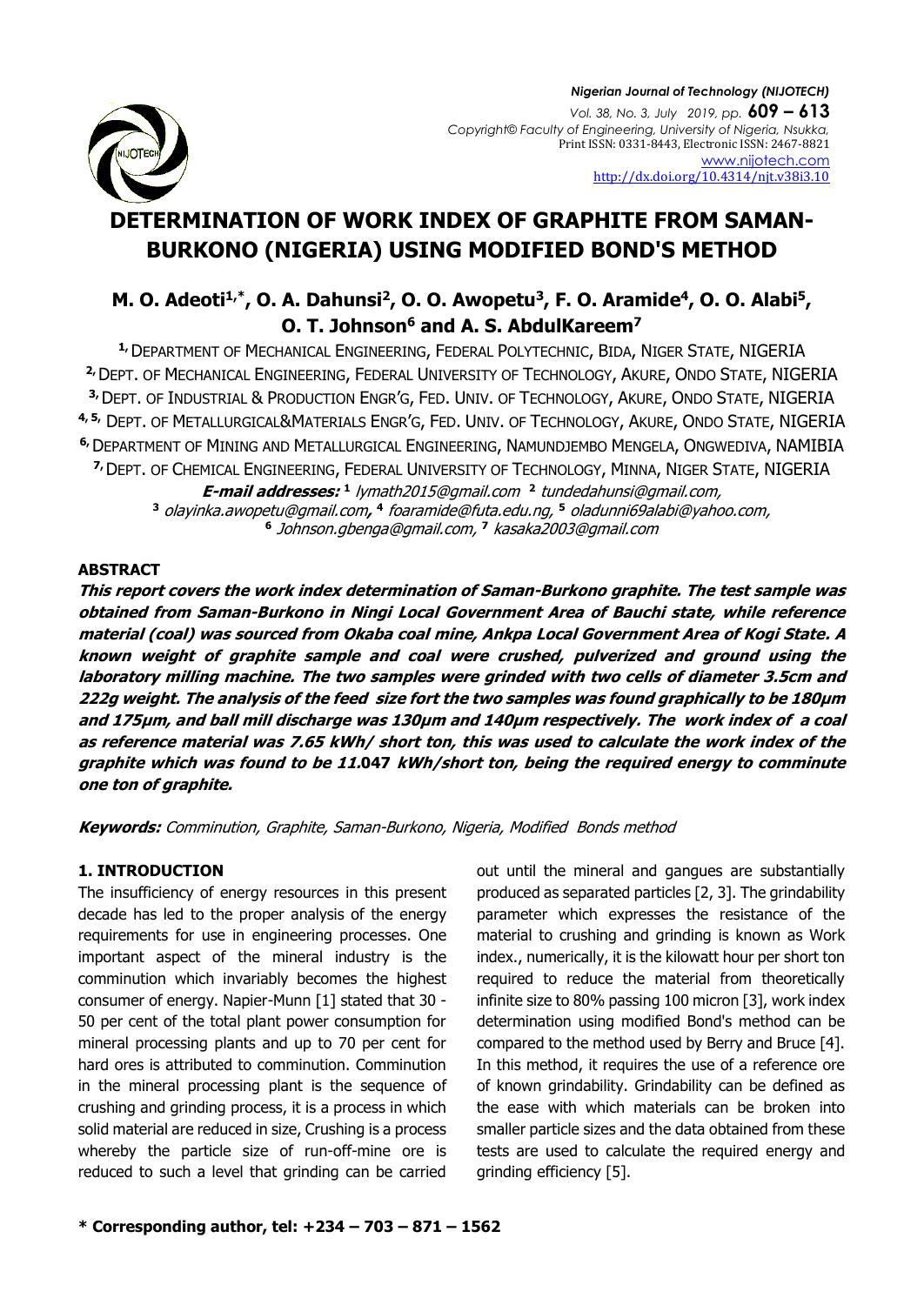Determination of the required energy to effect rockbreakage is of fundamental importance in process design and which is achieved through work index. It was observed by Whittles that about 1.5 per cent of the annual electrical energy production in the United States of America is used in comminuting processes in the minerals industry [6] . Graphite is a crystalline and an allotropes of carbon that occurs as mineral, they can be used in many ways because of its resistance to high temperature, corrosive chemicals and its nonwettedness.

Graphite materials are good conductivity of heat and electricity with good refractory properties. The usefulness of graphite is dependent largely upon its types, the flake type is found to possess extremely low resistivity decreasing with increase in flaky particles; it finds a large use in the manufacture of carbon electrodes, plates and brushes required in the electrical industry and dry cell batteries. In the manufacture of plates and brushes, however, flake graphite has been substituted to some extent by synthetic amorphous, crystalline graphite and acetylene black. Graphite electrodes serve to give conductivity to the mass of manganese dioxide used in dry batteries. The manufacture of crucibles is served best by flake graphite, although crystalline graphite is also used [7]. Graphite crucibles are manufactured by pressing a mixture of graphite, clay and sand, fixing the pressed articles at a high temperature. They are used for melting non- ferrous metals, especially brass and aluminum. Coarse-grained flake graphite from Malagasy is regarded as standard for crucible manufacture [8].

Therefore, energy required to grind one tonne of an ore from a given feed size to a specified product size is a material property that needs to be determined for different mineral deposits. This work aimed at the determination of work index of Saman-Burkono graphite ore. The study used Okaba coal as a reference material with a comparative method to determine the Bond's work index.

## **2. MATERIALS AND METHODS**

#### **2.1 Sample Collection**

The graphite sample utilized in this research was obtained from the main bulk at Saman-Burkono graphite deposit in Ningi Local Government Area of Bauchi State, Nigeria, about 20 Kilometers away from Bauchi along Kano road with a coordinate of  $11^{\circ}$   $11'$  $0\degree$ N,  $9\degree$  45 $\degree$  0 $\degree$ E, and has an area coverage of about10 hectares (100,000 square meters) of land, while the reference material was sourced from Okaba coal mine, Okaba town in Kogi State, using random sampling method. The samples were collected in lumps size at different lode (Bulk deposit) locations of 10meters apart and 30meters depth within the deposit

#### **2.2 Sample Preparation**

The graphite samples were crushed to size reduced from boulders to 10 mm size, this was further ground to pulverized size. Part of the pulverized sample was weighed for sieve analysis and part was weighed for ball mill operation for further size reduction (grinding).

### **2.3 Procedure for the Determination of Work Index Using Modified Bond's Method**

The modified Bond's method for determining work index of an ore involves the use of reference ore of known grindability. Experimental procedures were as follows:

- 1. 100 g each of ore of graphite and coal samples were crushed and pulverized.
- 2. An identical weight of both samples were taken and sized by sieving into a number of size fractions using automatic sieve shaker for 10 minutes.
- 3. Each size fraction of the test and reference ores were weighed and the values noted as the "feed".
- 4. The "feed" test and reference ore were each gathered together and introduced into laboratory ball mill machine and ground for one hour.
- 5. The test and the reference ores from the laboratory ball mill machine were sized and each sieve fraction was weighed and the value noted as "product" or "discharge."
- 6. Sieve Size Analysis: The ground samples were sieved into the following sieve size fractions; 180 μm, 125 μm, 90 μm, 63 μm and 45 μm and these were arranged using root two  $(\sqrt{2})$  method and were sieved for 10 minutes using automatic rotap sieve shaker.

## **2.4 Calculations of Result**

## From Table 1:

by proportion, if 125  $\mu$ m = 67.54 %, then X = 80 % Using Gaudin Schuman Expressions  $P(X) = 100(X/K)^{x}$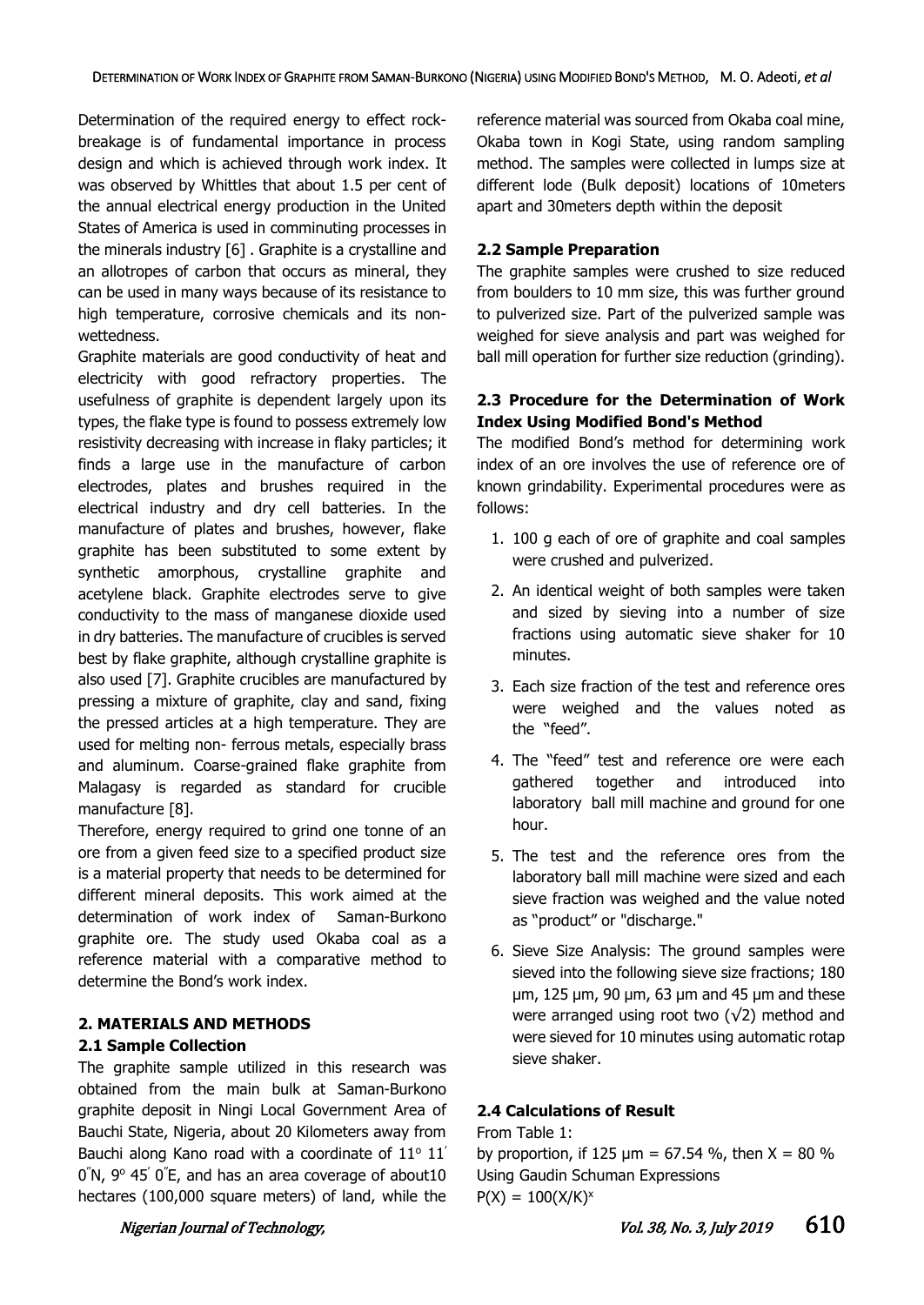$$
X = \frac{\log P (X2 - P (X1))}{\log(X2) - \log(X1)}
$$
  
\nSize<sub>2</sub> =  $\frac{(Percentage \text{ Passing size 2})2}{(percentage \text{Passing Size 1})2}$  X Size<sub>1</sub>  
\n
$$
X \mu m = (\frac{80/100}{67.54/100}) square \times 125
$$
  
\n
$$
= (\frac{0.8}{0.68}) square \times 125 = 1.38 \times 125 = 173.01 \mu m
$$

From Table 2:

125  $\mu$ m = 75.04 %, X  $\mu$ m = 80%

 $=\left(\frac{80/100}{75.04/10}\right)$  $\frac{30/100}{75.04/100}$ ) square X 125 = 142.07 µm

#### From Table 3.

If 125  $\mu$ m = 78.74, Then X = 80% X µm =  $\left(\frac{80/100}{79.74/10}\right)$  $\frac{80/100}{78.74/100}$ <sup>2</sup> x 125=  $\left(\frac{0.8}{0.78}\right)$  $\frac{0.8}{0.7874}$ <sup>2</sup>x 125 = 129.03

$$
\mu\text{m}
$$

From Table 4

If 
$$
180 = 80.2\%
$$
,  $X \mu m = 80\%$ 

$$
= \left(\frac{\frac{80}{100}}{\frac{80.2}{100}}\right)^2 \times 180 = \left(\frac{0.8}{0.82}\right) \times 180 = 171.33 \text{ }\mu\text{m}
$$

If r is the reference ore and t is the ore under test. From bond's equation: Then;

$$
W = W_{it} = W_{ir} = \left[\frac{10}{\sqrt{P}} - \frac{10}{\sqrt{F}}\right]
$$
(1)  

$$
W_{it} = W_{it} = \frac{\frac{10}{\sqrt{P_r}} - \frac{10}{\sqrt{F_r}}}{\sqrt{P_r}}
$$
(2)

$$
W_{it} = W_{ir} = \frac{\sqrt{r} - \sqrt{r}}{\sqrt{p_t} - \sqrt{r}} \tag{2}
$$

where:  $W_{ir}$  = work index of the reference ore

 $W_{it}$ = work index of the test ore

- $P_r$  = the diameter of the Okaba ore through which 80% of the product passes through 100µm
- $P_t$ = the diameter of the test ore through which 80% of the product passes through 100µm
- $F_r$  = the diameter of the reference ore through which 80% of the feed passes through 100µm
- $F_t$  =the diameter of the test ore through which 80% of the feed passes through 100µm
- $W_r$  = work input in kilowatt hour per short ton for the reference ore.
- $W_t$  = work input in kilowatt hour per short ton for the test ore.

$$
F_t = 173.01 \text{ }\mu\text{m}
$$

 $P_t = 142.07 \text{ }\mu\text{m}$ 

- $F_r = 171.3 \text{ µm}$
- $P_r = 130 \mu m$

Substituting the values into equation 2.

$$
W_{it} = W_{ir} = \frac{\frac{10}{\sqrt{129.8}} - \frac{10}{\sqrt{171.3}}}{\frac{10}{\sqrt{142.07}} - \frac{10}{\sqrt{173.01}}} = 7.65 \times 1.444 = 11.047
$$

kWh/ton

## **3. RESULTS AND DISCUSSIONS**

## **3.1 Results**

Results of experiments carried out are presented in Tables  $1 - 4$ .

|  |  | Table 1: Result of sieve size analysis of the 'feed' test material (Graphite). |  |  |
|--|--|--------------------------------------------------------------------------------|--|--|
|--|--|--------------------------------------------------------------------------------|--|--|

| Sieve size      | Weight         | % weight | Nominal                  | Cumulative %    | Cumulative %   |
|-----------------|----------------|----------|--------------------------|-----------------|----------------|
| Range $(\mu m)$ | retained $(g)$ | retained | aperture                 | Weight retained | Weight passing |
| $+180$          | 18.37          | 18.37    | 180                      | 18.37           | 81.63          |
| $-180+125$      | 14.09          | 14.09    | 125                      | 32.46           | 67.54          |
| $-125+90$       | 15.31          | 15.31    | 90                       | 47.77           | 52.23          |
| $-90+63$        | 21.65          | 21.65    | 63                       | 69.42           | 30.58          |
| $-63+45$        | 18.62          | 18.62    | 45                       | 88.04           | 11.96          |
| $-45$           | 11.96          | 11.96    | $\overline{\phantom{a}}$ | 100             | 0.00           |

| Sieve size      | Weight   | % weight | Nominal  | Cumulative | Cumulative |
|-----------------|----------|----------|----------|------------|------------|
| Range $(\mu m)$ | retained | retained | aperture | %Weight    | %Weight    |
|                 | (g)      |          |          | Retained   | passing    |
| $+180$          | 7.84     | 7.84     | 180      | 7.84       | 92.16      |
| $-180+125$      | 17.12    | 17.12    | 125      | 24.96      | 75.04      |
| $-125+90$       | 15.56    | 15.56    | 90       | 40.52      | 59.48      |
| $-90+63$        | 25.15    | 25.15    | 63       | 65.67      | 34.33      |
| $-63+45$        | 16.40    | 16.40    | 45       | 82.07      | 17.93      |
| $-45$           | 17.93    | 17.93    |          | 100        | 0.00       |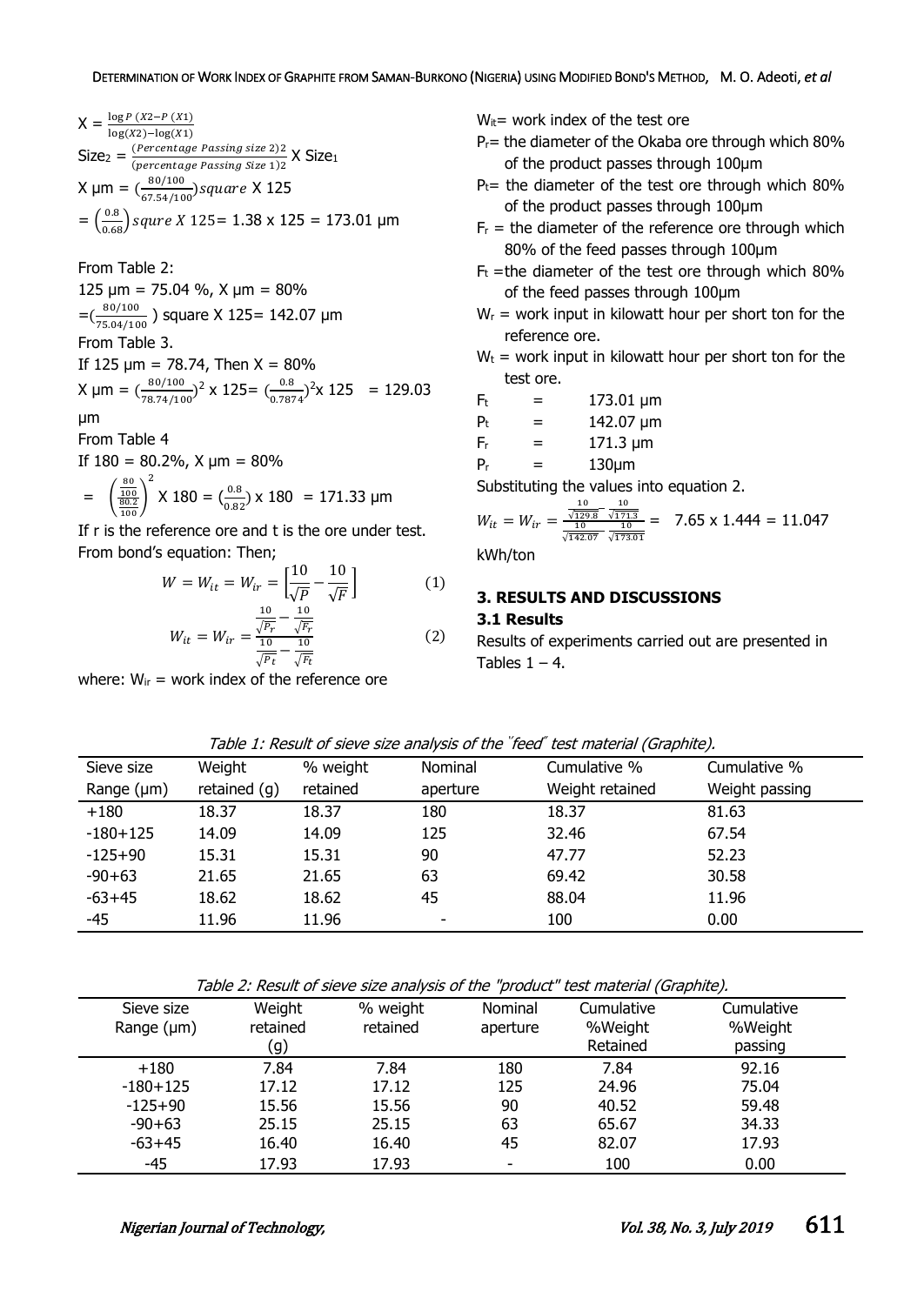| Sieve size<br>Range $(\mu m)$ | Weight<br>retained $(g)$ | % weight<br>retained | Nominal<br>aperture | Cumulative %<br>Weight retained | Cumulative %<br>Weight passing |
|-------------------------------|--------------------------|----------------------|---------------------|---------------------------------|--------------------------------|
| $+180$                        | 19.80                    | 19.80                | 180                 | 19.80                           | 80.20                          |
| $-180 + 125$                  | 18.80                    | 18.80                | 125                 | 38.60                           | 61.40                          |
| $-125+90$                     | 11.50                    | 11.50                | 90                  | 50.10                           | 49.90                          |
| $-90+63$                      | 07.80                    | 07.80                | 63                  | 57.90                           | 42.10                          |
| $-63+45$                      | 01.60                    | 01.60                | 45                  | 59.50                           | 40.50                          |
| -45                           | 40.50                    | 40.50                | ٠                   | 100                             | 0.00                           |

Table 3: Result of sieve size analysis of the feed reference material (Okaba Coal)

Table 4: Result of sieve size analysis of the "product" reference material (Okaba Coal)

| Sieve size<br>Range $(\mu m)$ | Weight<br>retained $(g)$ | % weight<br>retained | Nominal<br>aperture | Cumulative %<br>Weight retained | Cumulative %<br>Weight passing |
|-------------------------------|--------------------------|----------------------|---------------------|---------------------------------|--------------------------------|
| $+180$                        | 06.00                    | 06.00                | 180                 | 06.00                           | 94.00                          |
| $-180+125$                    | 15.26                    | 15.26                | 125                 | 21.26                           | 78.74                          |
| $-125+90$                     | 20.03                    | 20.03                | 90                  | 41.29                           | 58.71                          |
| $-90+63$                      | 23.40                    | 23.40                | 63                  | 64.69                           | 35.31                          |
| $-63+45$                      | 11.77                    | 11.77                | 45                  | 76.46                           | 23.54                          |
| -45                           | 23.54                    | 23.54                |                     | 100                             | 0.00                           |

#### **4. DISCUSSIONS OF RESULTS**

Tables 1– 4 shows the results in tabular form, the results shows the particle size fractions of the graphite material and the coal as reference ore, show a normal distribution pattern, indicating that the particle size fractions responded to the theories of comminution. That is, the energy consumed in size reduction is proportional to the area of new surface produced [9]. The 80% passing is obtained to be 171.3 μm and 129.8 μm for the reference material (Feed & Product) and 173.01μm, 142.07 μm for the test ore respectively. This gave an average work index of the as-received Saman-Burkono graphite to be 11.047 kWh/ton. The computed work index is within work indices of other graphite mineral used as standard that fall between 1.75-45.03 kWh/ton sighted in the literatures [1, 10, 11]. The value obtained proved that 11.047 kWh/hr. of energy is required to reduce one tonne of the  $as - received$  graphite ore sample from 80% passing sieve size 173.01 µm to 80% passing sieve size of 142.07 µm. This ore is therefore by this result termed as ore " type B" of Denver grindability curves [9, 10, 13].

#### **5. CONCLUSION**

In conclusion, the determination of work index of Saman-Burkono graphite, Bauchi State, Nigeria was investigated using modified Bond's Energy method.

From the results of the experiments the work index was found to be 11.047 kWh/ton; considering the economic implication it indicates that the cost of energy used to comminute one ton of the study ore to 80 % passing 100 microns will cost N303.79k at a unit cost of ₦27.5k per energy- being a unit cost of power consumption by industries in Nigeria [12].This parameter is significant for use in the design of a process route for the beneficiation of the Saman– Burkono graphite.

#### **6. REFERENCES**

- [1] Napier-Munn, T. J., Morell, S., Morrison, R. D., and Kojovic, T. (1996): Mineral Comminution Circuits: Their Operation and Optimisation. JKMRC Monograph Series in Mining and Mineral Processing, 2 University of Queensland, Australia.
- [2] Wills, B. A., and Napier-Munn, T. Y. (2006): Mineral Processing Technology, 3rd Edition, Elsivier Publisher Limited, Burlington, U.S.A., pp 108-115.
- [3] Magdalimovic, N. M. (1989): Calculation for Energy required for grinding in ball mill. International Journal of Mineral Processing, Vol 25, No. 2, pp 41-43
- [4] Berry, T. F., & Bruce, R. W. (1966): A Simple Method of Determining the Grindability of